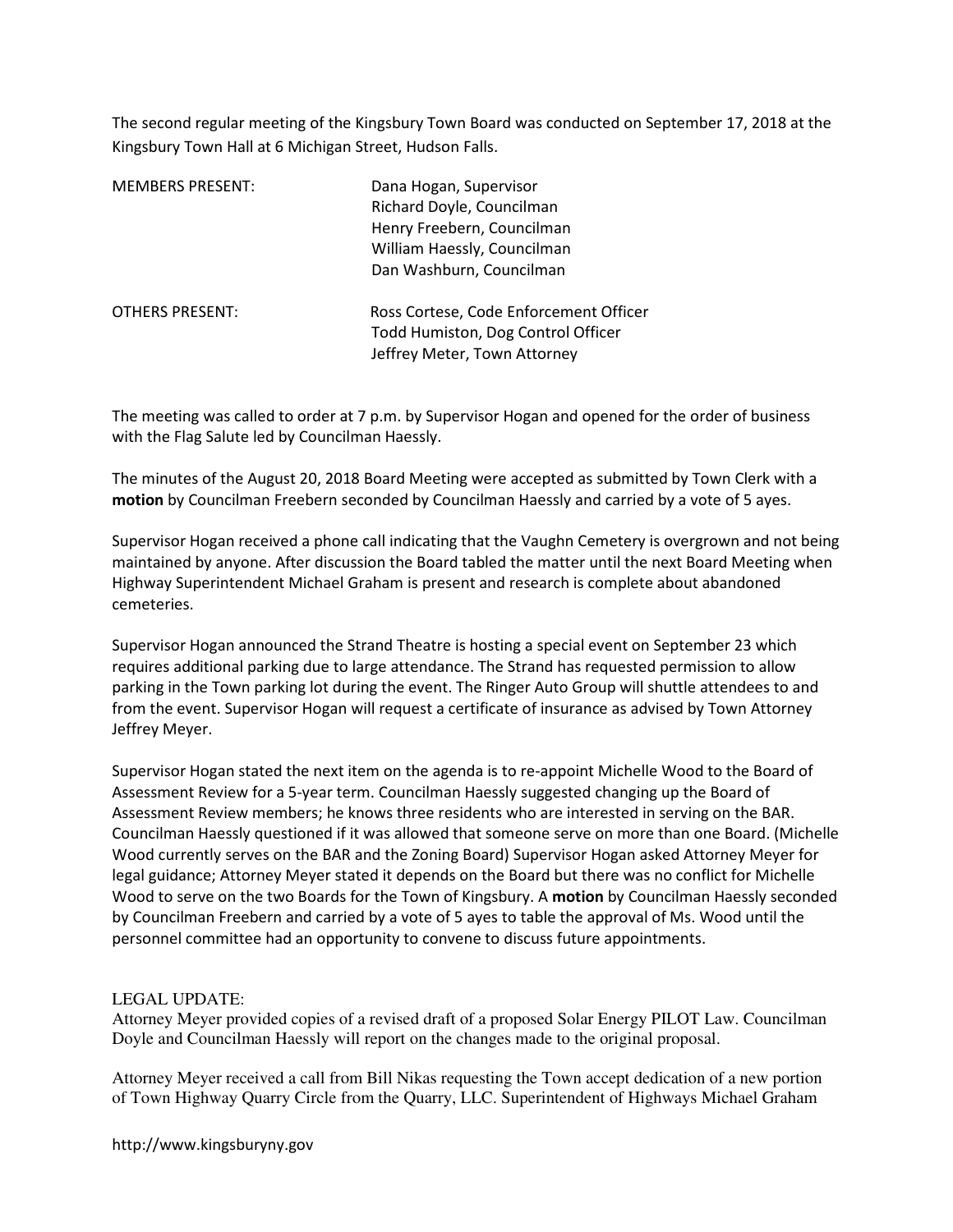has met with Mr. Nikas but was unable to attend this evening's meeting; this will be tabled until the next Board Meeting when Superintendent Graham is present to discuss the outcome of his meeting with Mr. Nikas.

### TOWN CLERK REPORT:

Town Clerk reported more than two and a half million in taxes had been collected for the Hudson Falls Central School District. She also reported \$266.02 was saved in the mailing of the school taxes by combining multiple parcels with the same owner.

A call was received from Heather Hannink of 396 County Route 36 requesting a sign be posted near her home because of drivers not stopping for a stopped school bus in front of her home. Ms. Hannink's home is located on a sharp corner and drivers are not aware of the stopped bus. The Town Clerk contacted Jim Hogan, Washington County, Highway General Supervisor III and was assured a sign would be placed by the end of the week.

# DOG CONTROL REPORT:

Todd Humiston reported a there had been a second meeting with Attorney Stockwell in regard to proposed changes to the Dog Control Law. Attorney Stock well prepare and send the proposed Local Law to the Board.

Humiston reported schools outside of the Town are interested in his Dog Safety Program. He would like to conduct the program; he would do this on his own time and charge the schools for supplies and mileage. The Board has no objection, but must make the Board aware when he conducts the program outside of the Town.

### COUNCILMAN REPORT:

Councilman Washburn updated the Board on the RFQ's received for the proposed extension of the Washington County Sewer District No. 2. The committee will meet on September 27, 2018 at the Fort Edward Visitor's Center to conduct interviews with The Chazen Companies and Barton & Loguidice. Councilman Haessly reported he and Councilman Doyle had met; Councilman Doyle has done a lot of work on the Solar Energy System PILOT Law.

Councilman Haessly provided copies of maps of the proposed sewer extension to the Board. Councilman Doyle reported a change had been made in the proposed Solar Energy System PILOT Law; the annual payment will be based upon megawatt capacity at \$2,000.00 per megawatt; this is in line with the NYSERDA guidelines. The fifteen year percentages established beforehand will remain the same. A **motion** by Councilman Haessly seconded by Councilman Washburn to set public hearings on October 15, 2018 for the proposed Solar Energy PILOT Law and for a Local Law amending certain sections of the Town of Kingsbury Zoning Local Law contained in Chapter 280.

Councilman Doyle would like to request proposals for legal fees as we are approaching the preparation of the 2019 budget.

#### SUPERVISOR REPORT:

Supervisor Hogan opened three quotes for the construction of a parking lot on Michigan Street. The quotes are required to be submitted with the JCAP application for possible grant money that may be obtained to go towards the cost of the parking lot. Supervisor Hogan will give them to Superintendent Graham to review.

Supervisor Hogan reported Kevin Polunci, Director of Business for the Hudson Falls Central School, met with Comptroller Mary Ordway to discuss the possibility of the school administering the Kingsbury Recreation Program. Supervisor Hogan has a meeting scheduled with Kevin Polunci and the Recreation Commission on Wednesday evening to discuss the administration going forward and what role the Recreation Commission would play; and if they are comfortable with the changes being proposed.